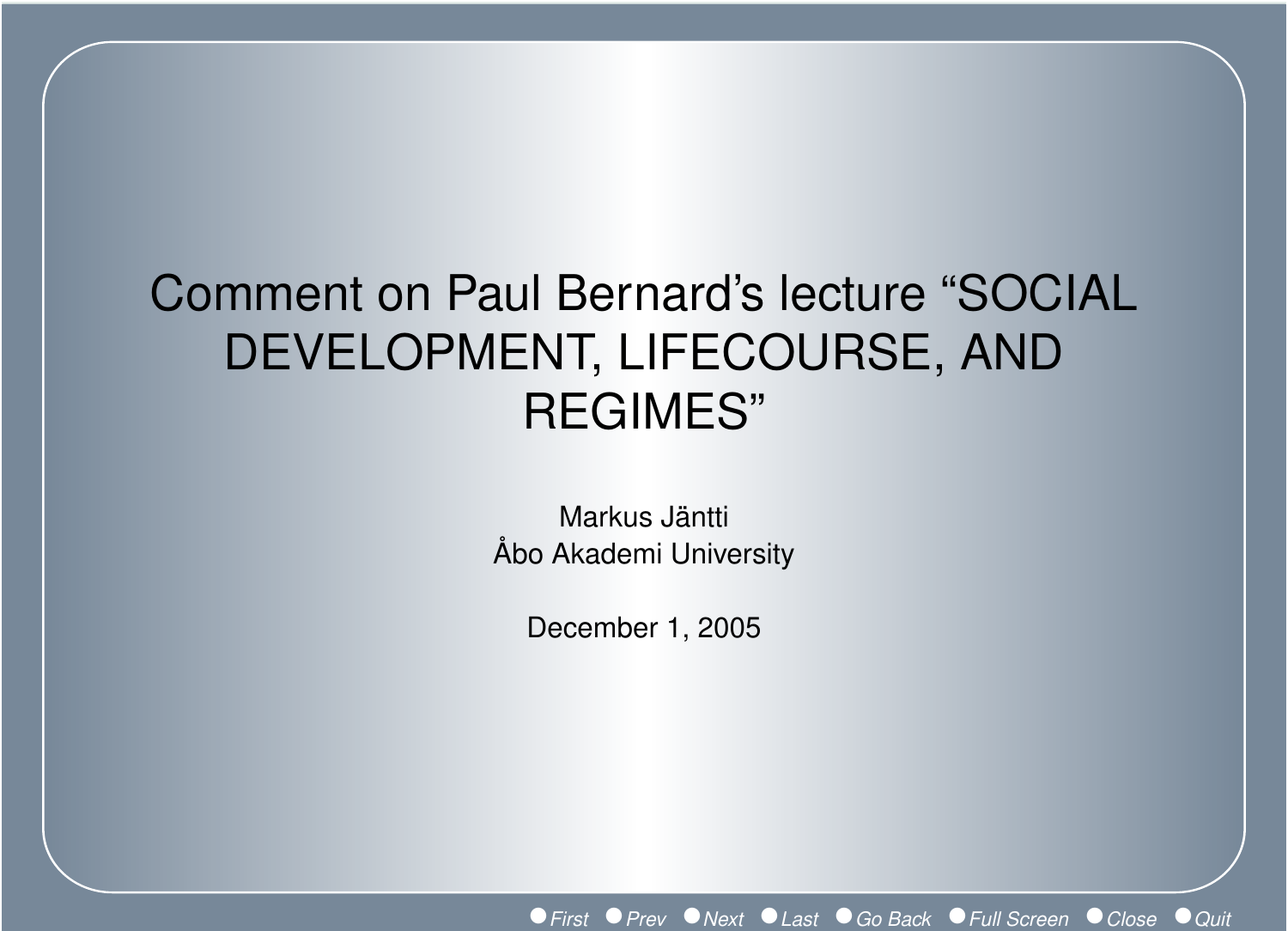# **Comments**

- what is development?
- national accounts and the life course approach
- the life course approach as a policy instrument
- the empirical approach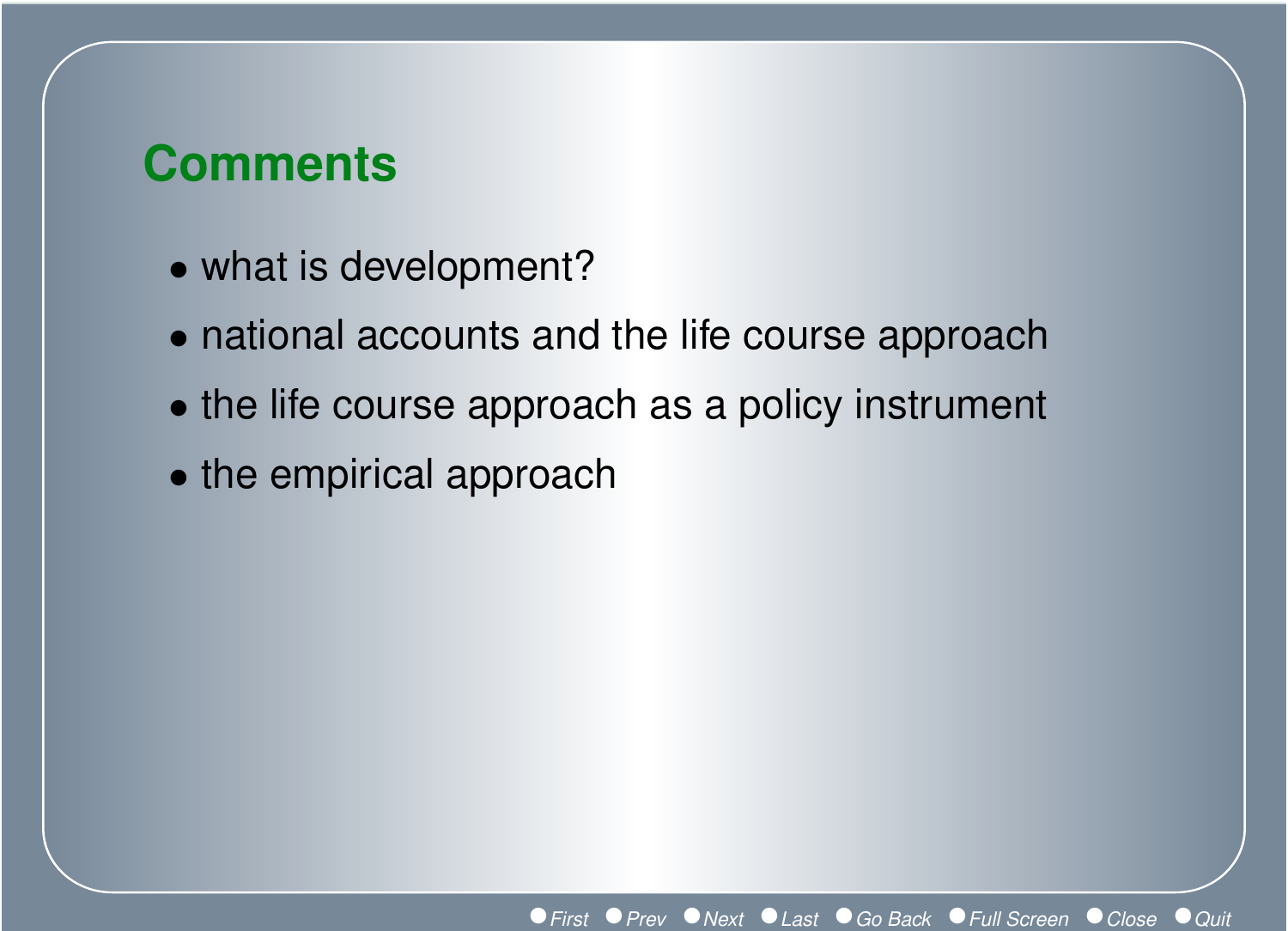# **Development and well-being**

- what is development? (social *or* economic)
- the advancement of human well-being ...
- but what is human well-being?
- the advancement of human well-being involves the expansion of their capabilities
- it follows that having more things, or being more happy, may or may not be related to increased human wellbeing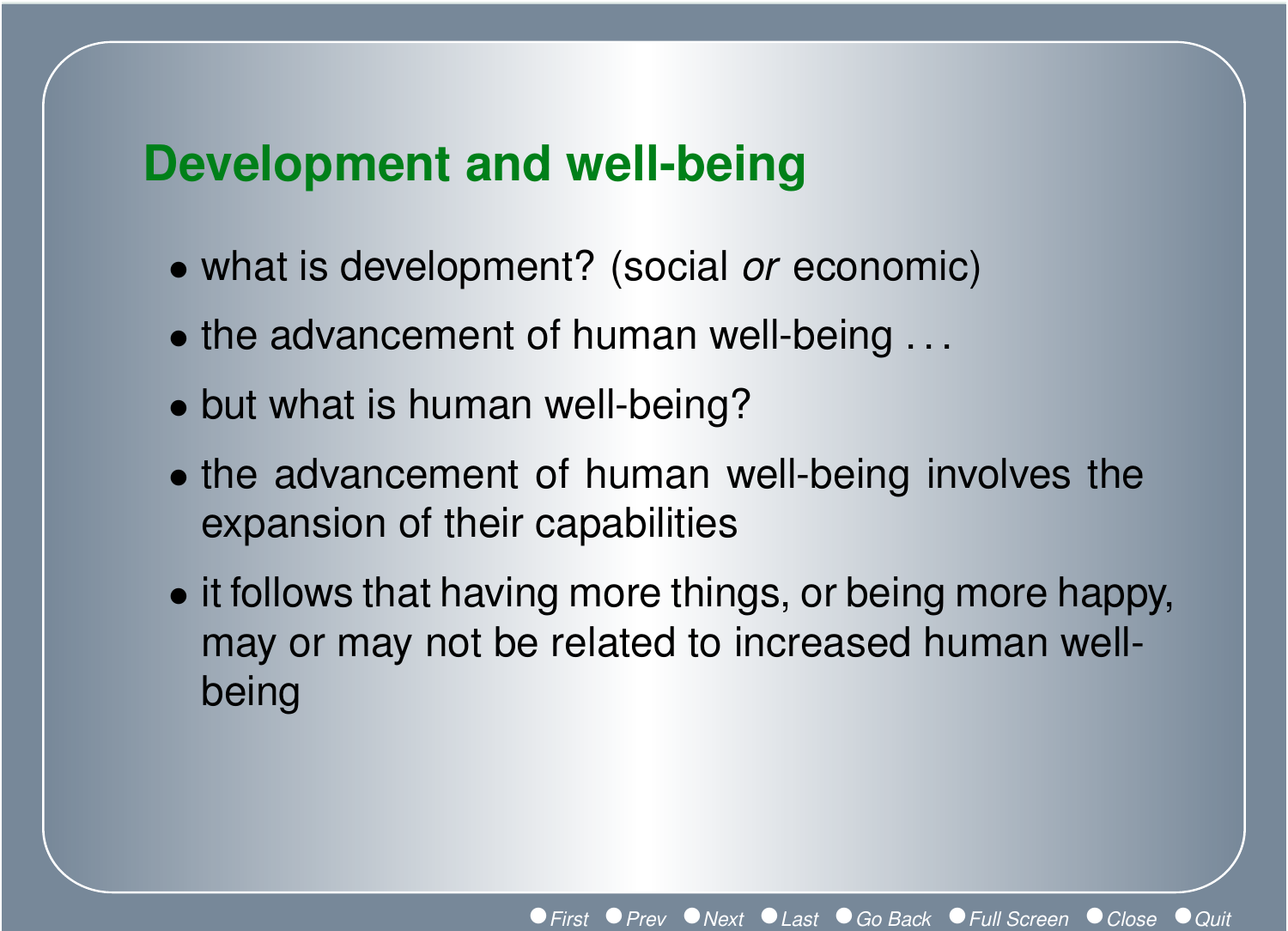# **National life-course accounts**

- is the appeal to national accounts economics envy?
- national accounts inherently cross-sectional, shortterm concept
- theoretically well-structured notion but inhabits a far too central place in every day discourse
- things are getting worse: flash indicators, leading indicators, preliminary figures (based on predictions for last time periods...)  $\Rightarrow$  daily updates
- maybe we should *resist* these developments, rather than *emulate* them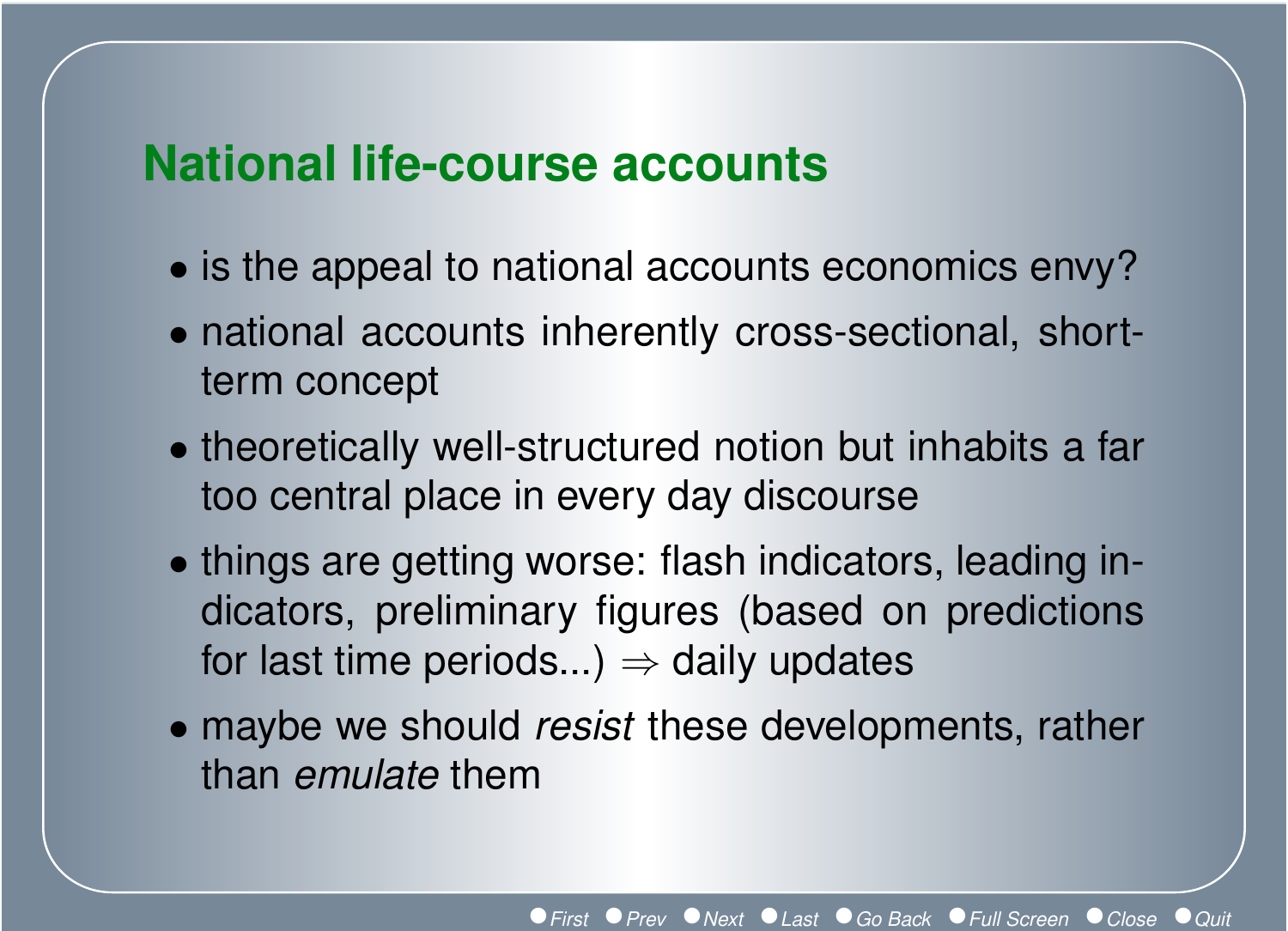• the risk of choosing analogies from economics is that we will get the wrong ones!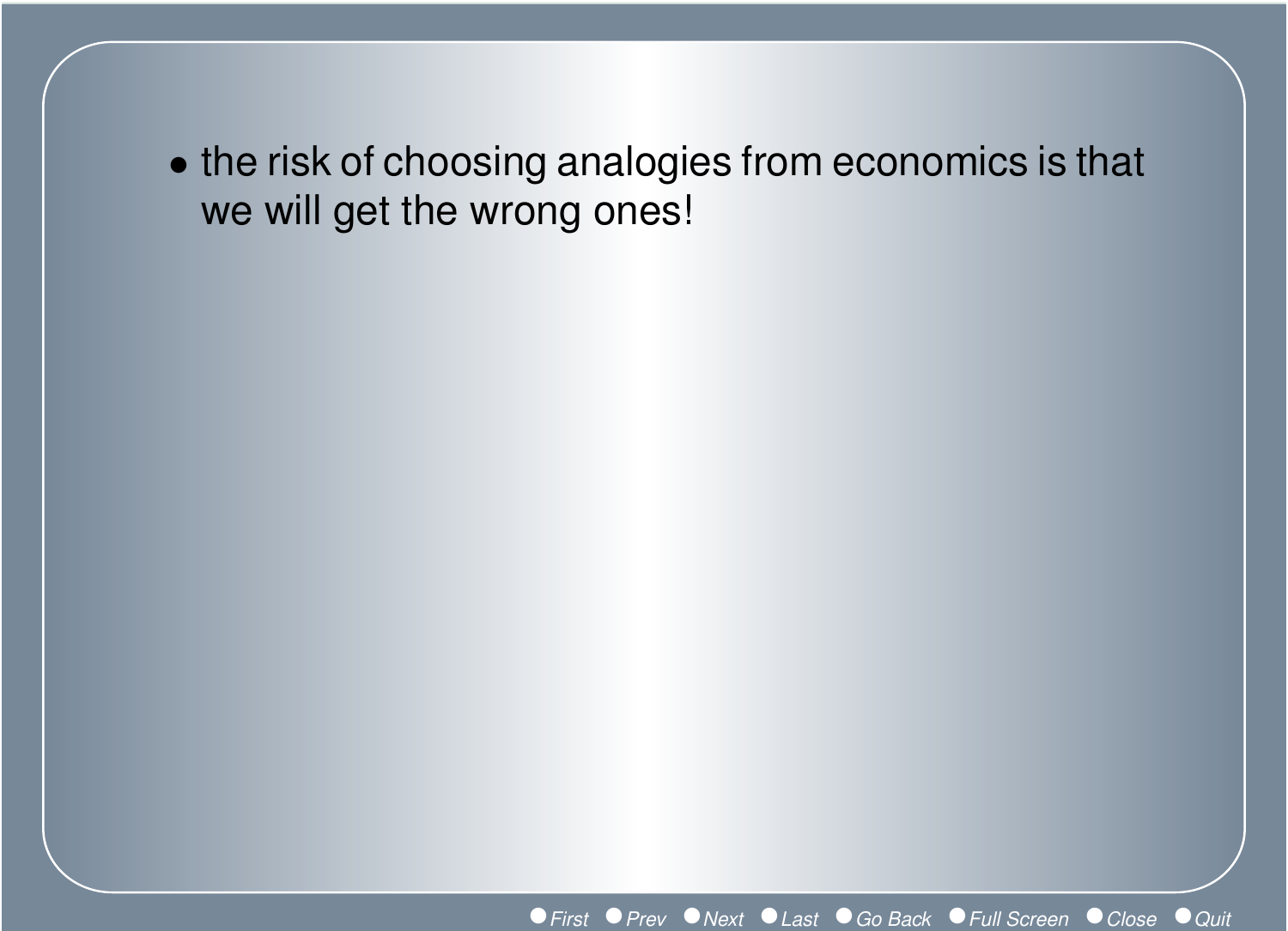### **Life-course policy**

- a focus on the life course in social policy highly welcome
- but is the era of serious social policy in Europe over?
- a narrowly construed and "economistic" understanding of well-being is far too dominant
- serious research appears to rarely win over shortterm policy rubbish
- cf. size of budgets allocated to policies and the size of budgets allocated to social policy research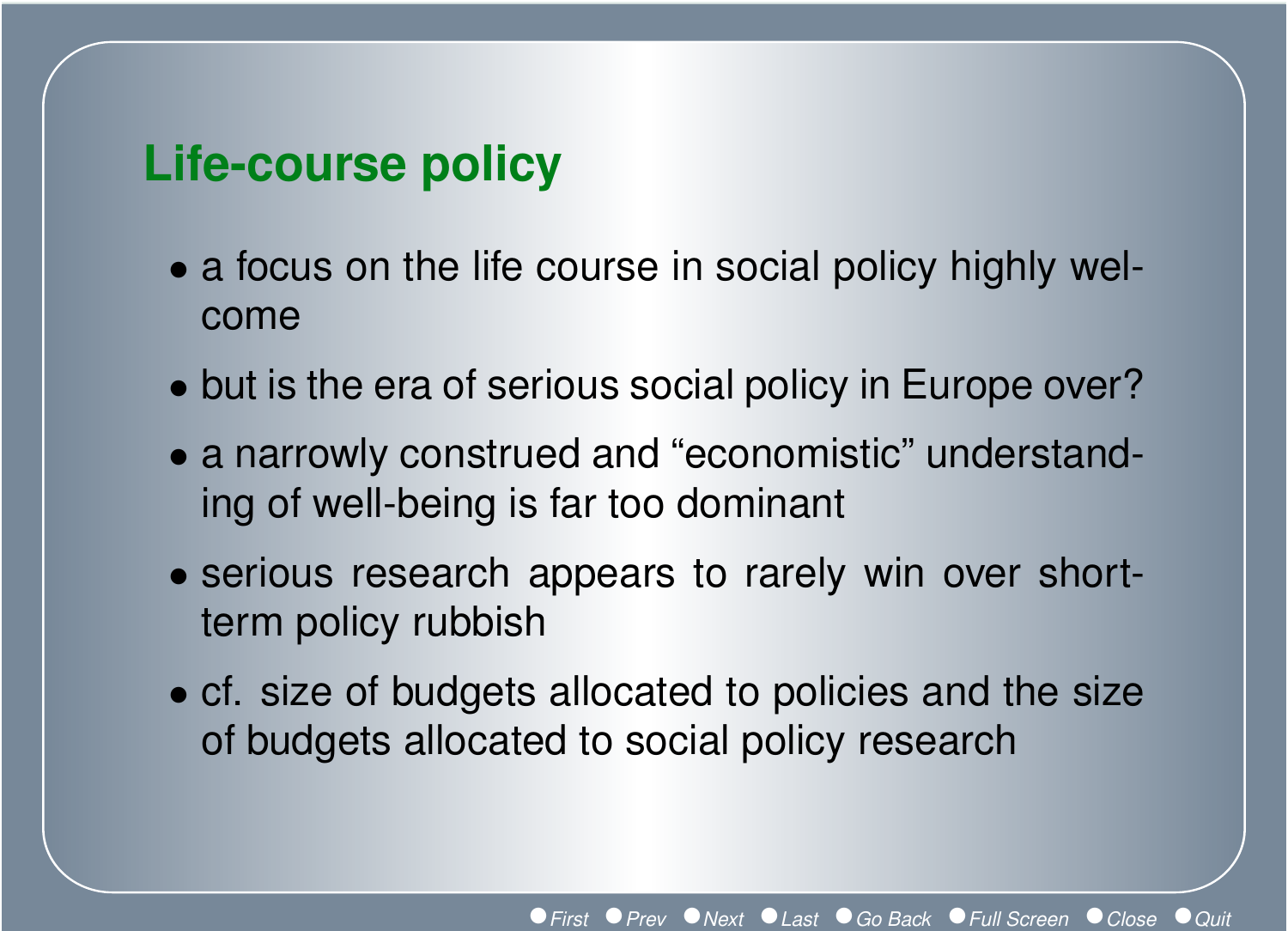# **On the outcomes**

- impressive work
- agree with need to cross-country evidence
- we need a more North-American approach to research and to data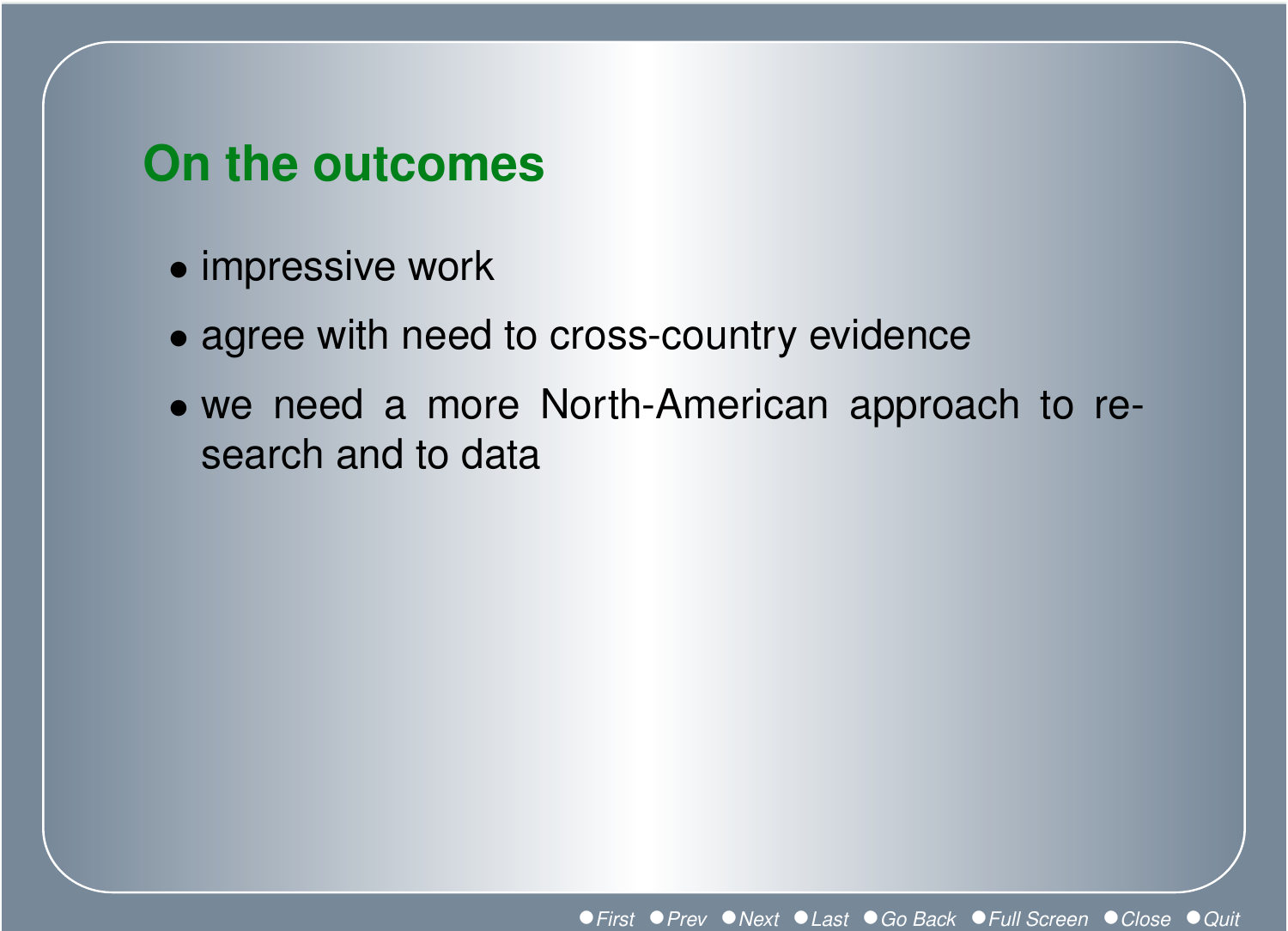#### **Pr(Offspring in lowest quintile group| Father in lowest group)**

| pm1 | <b>Estimate</b>         | Fi             | No                             | <b>Sw</b>                     | UK.                            | US             |
|-----|-------------------------|----------------|--------------------------------|-------------------------------|--------------------------------|----------------|
| De  | 0.247<br>[0.240, 0.254] | $\lt$<br>(1.0) | $\lt$<br>(0.0)                 | $\leq_{\mathsf{ol}}$<br>(4.1) | $\lt$<br>(0.3)                 | $\lt$<br>(0.0) |
| Fi  | 0.280<br>[0.255, 0.305] |                | $\leq_{\mathsf{ol}}$<br>(48.1) | $>_{0}$<br>(6.2)              | $\leq_{\mathsf{ol}}$<br>(17.0) | <<br>(0.0)     |
| No  | 0.281<br>[0.271, 0.292] |                |                                | $\geq$<br>(0.1)               | $\leq_{\mathsf{ol}}$<br>(15.0) | <<br>(0.0)     |
| Sw  | 0.258<br>[0.248, 0.267] |                |                                |                               | $\leq_{\mathsf{ol}}$<br>(1.4)  | $\lt$<br>(0.0) |
| UK  | 0.303<br>[0.264, 0.342] |                |                                |                               |                                | <<br>(0.0)     |
| US  | 0.422<br>[0.362, 0.481] |                |                                |                               |                                |                |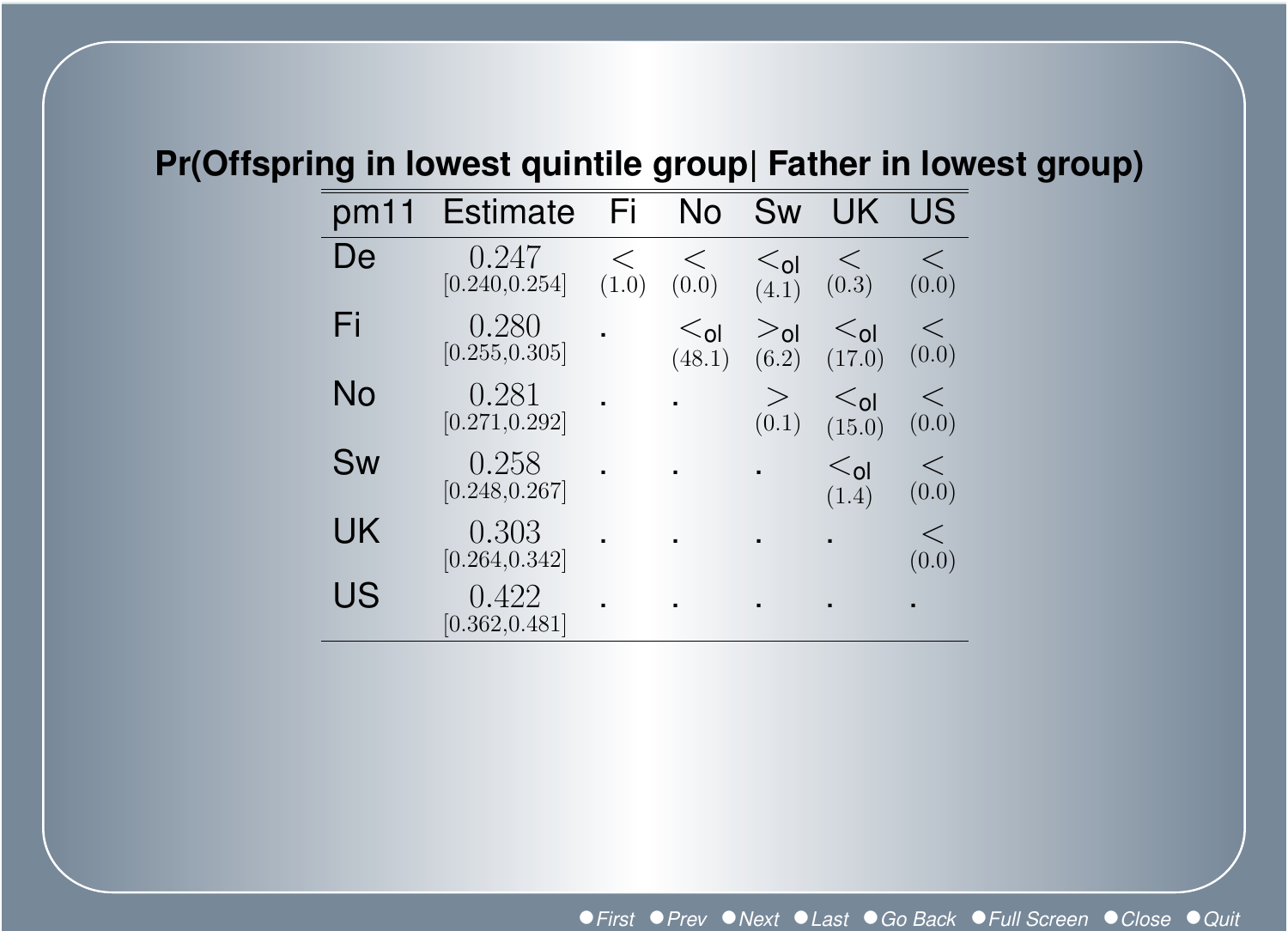#### **Pr(Offspring in highest quintile group| Father in lowest group)**

| pm15 | <b>Estimate</b>         | Fi              | No              | Sw                        | UK                             | US                       |
|------|-------------------------|-----------------|-----------------|---------------------------|--------------------------------|--------------------------|
| De   | 0.144<br>[0.138, 0.150] | $\geq$<br>(0.1) | $\geq$<br>(0.0) | $\geq$<br>(0.0)           | $>_{\mathsf{ol}}$<br>(8.0)     | $\geq$<br>(0.0)          |
| Fi   | 0.113<br>[0.092, 0.133] |                 | $ol$<br>(25.7)  | $>_{\text{ol}}$<br>(37.5) | $\leq_{\mathsf{ol}}$<br>(31.0) | $>_{0}$<br>(5.7)         |
| No   | 0.120<br>[0.112, 0.129] |                 |                 | $>_{\text{ol}}$<br>(2.2)  | $\leq_{\mathsf{ol}}$<br>(46.7) | $>_{0}$<br>(1.4)         |
| Sw   | 0.109<br>[0.101, 0.116] |                 |                 | ٠                         | $\leq_{\mathsf{ol}}$<br>(20.4) | $>_{0}$<br>(5.4)         |
| UK   | 0.122<br>[0.093, 0.152] |                 |                 |                           |                                | $>_{\text{ol}}$<br>(3.5) |
| US   | 0.079<br>[0.044, 0.113] |                 |                 |                           |                                |                          |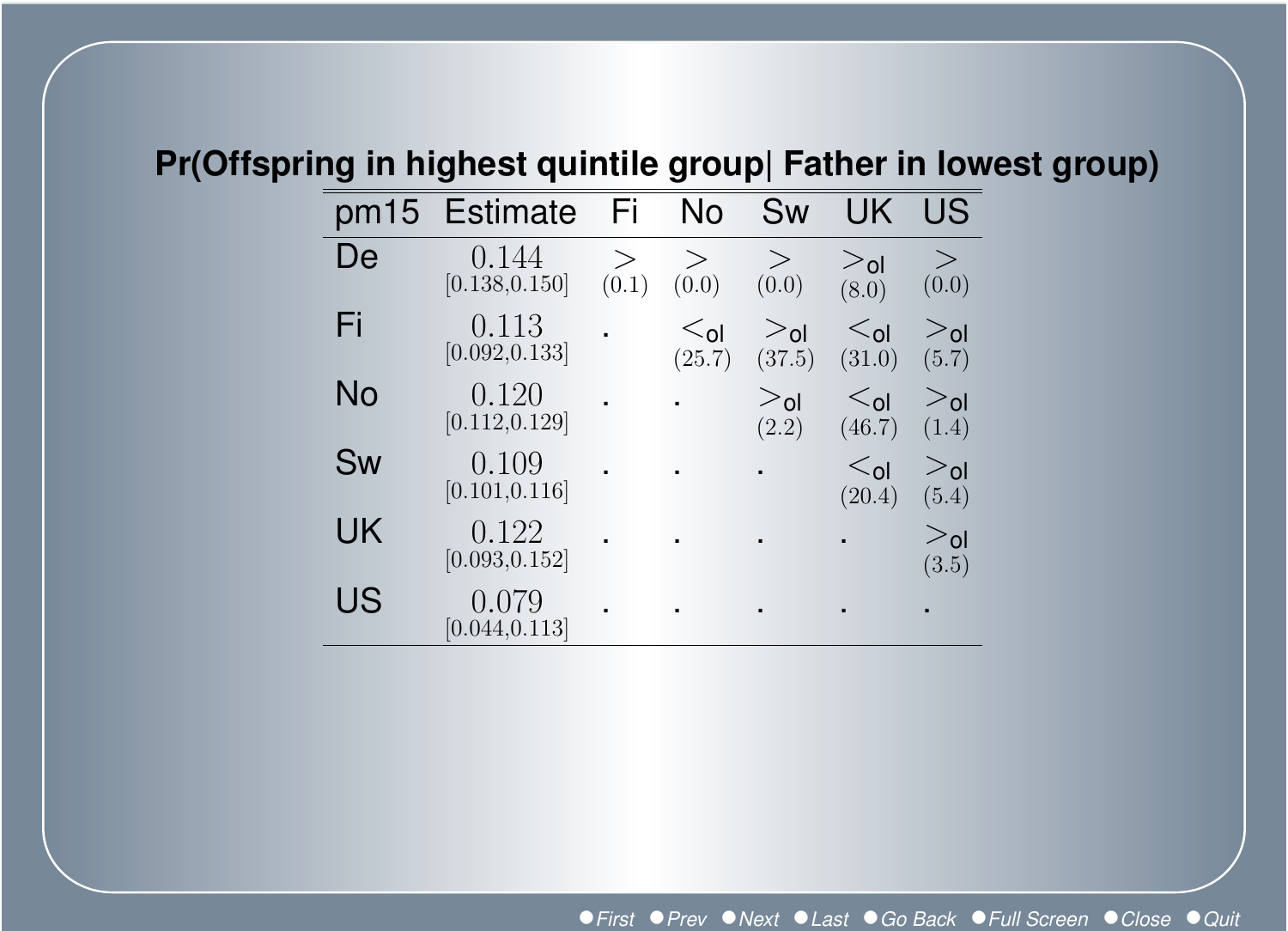#### **Pr(Offspring in lowest quintile group| Father in highest group)**

| pm51 | <b>Estimate</b>         | Fi                | No                        | Sw                             | UK                       | US                        |
|------|-------------------------|-------------------|---------------------------|--------------------------------|--------------------------|---------------------------|
| De   | 0.153<br>[0.146, 0.159] | $>_{0}$<br>(32.8) | $>_{0}$<br>(8.4)          | $\leq_{\mathsf{ol}}$<br>(3.5)  | ><br>(0.1)               | ><br>(0.3)                |
| Fi   | 0.148<br>[0.126, 0.170] |                   | $>_{\text{ol}}$<br>(43.4) | $\leq_{\mathsf{ol}}$<br>(11.3) | $>_{\text{ol}}$<br>(1.3) | $>_{\text{ol}}$<br>(1.4)  |
| No   | 0.145<br>[0.136, 0.154] |                   |                           | $\lt$<br>(0.2)                 | $\geq$<br>(0.6)          | $\rm{>}$<br>(0.9)         |
| Sw   | 0.163<br>[0.154, 0.171] |                   |                           | $\blacksquare$                 | $\geq$<br>(0.0)          | $\geq$<br>(0.1)           |
| UK   | 0.107<br>[0.079, 0.134] |                   |                           |                                |                          | $>_{\text{ol}}$<br>(32.2) |
| US   | 0.095<br>[0.055, 0.135] |                   |                           | ٠                              |                          |                           |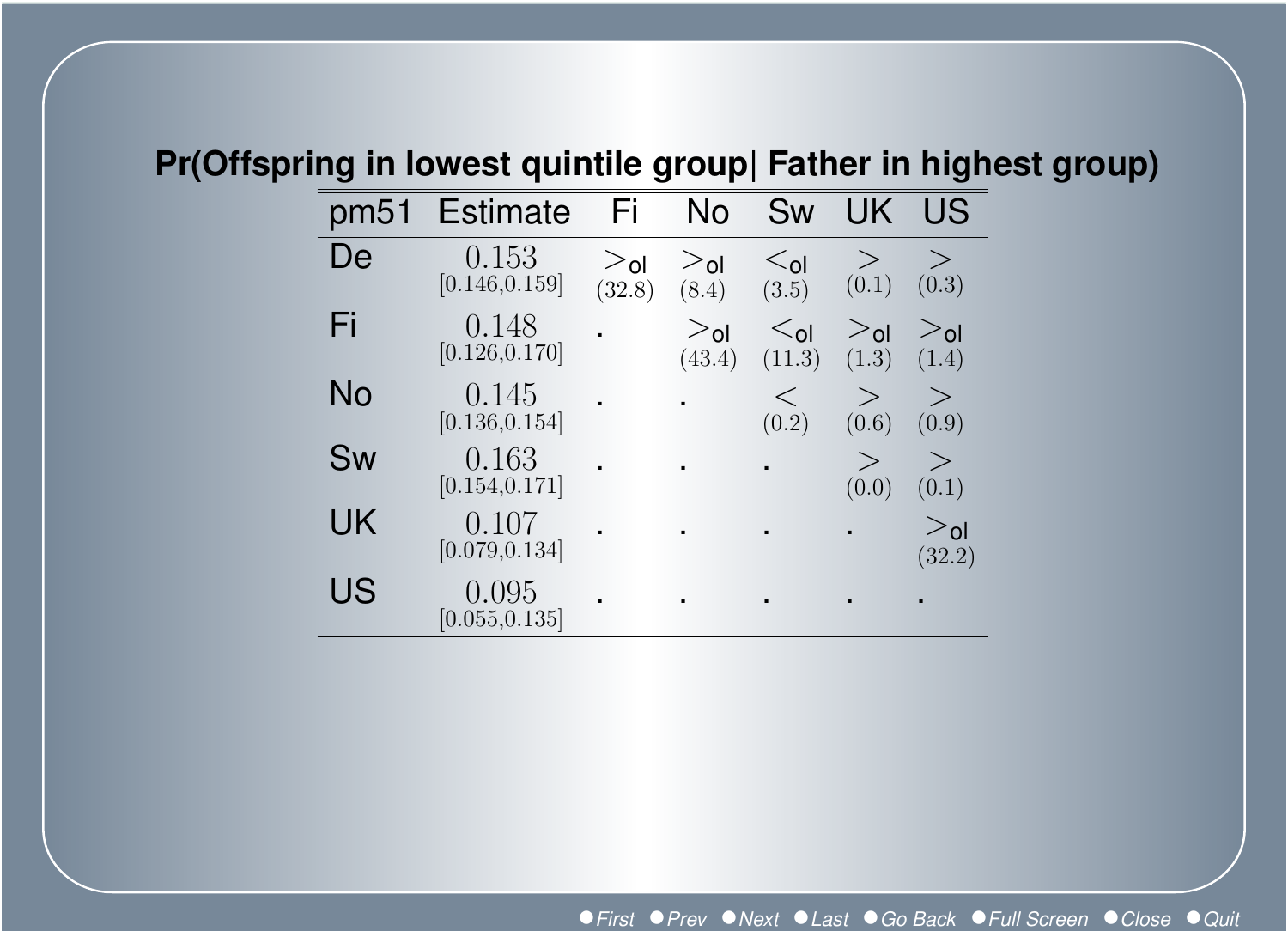#### **Pr(Offspring in highest quintile group| Father in highest group)**

| pm55 | <b>Estimate</b>         | Fi                | No                             | Sw                             | UK               | US                             |
|------|-------------------------|-------------------|--------------------------------|--------------------------------|------------------|--------------------------------|
| De   | 0.363<br>[0.356, 0.371] | $>_{0}$<br>(16.9) | $>_{\text{ol}}$<br>(12.7)      | $\leq_{\mathsf{ol}}$<br>(10.4) | ><br>(0.1)       | $>_{0}$<br>(48.2)              |
| Fi   | 0.349<br>[0.321, 0.376] |                   | $\leq_{\mathsf{ol}}$<br>(35.0) | $\leq_{\mathsf{ol}}$<br>(6.9)  | $>_{0}$<br>(1.8) | $\leq_{\mathsf{Q}}$<br>(38.3)  |
| No   | 0.355<br>[0.344, 0.366] |                   |                                | $ol$<br>(1.8)                  | $\geq$<br>(0.2)  | $\leq$ <sub>ol</sub><br>(45.0) |
| Sw   | 0.371<br>[0.361, 0.381] |                   |                                |                                | ><br>(0.0)       | $>_{\text{ol}}$<br>(37.6)      |
| UK   | 0.297<br>[0.259, 0.335] |                   | $\blacksquare$                 | $\blacksquare$                 | $\blacksquare$   | $\leq$ ol<br>(5.1)             |
| US   | 0.360<br>[0.297, 0.422] |                   |                                |                                |                  |                                |